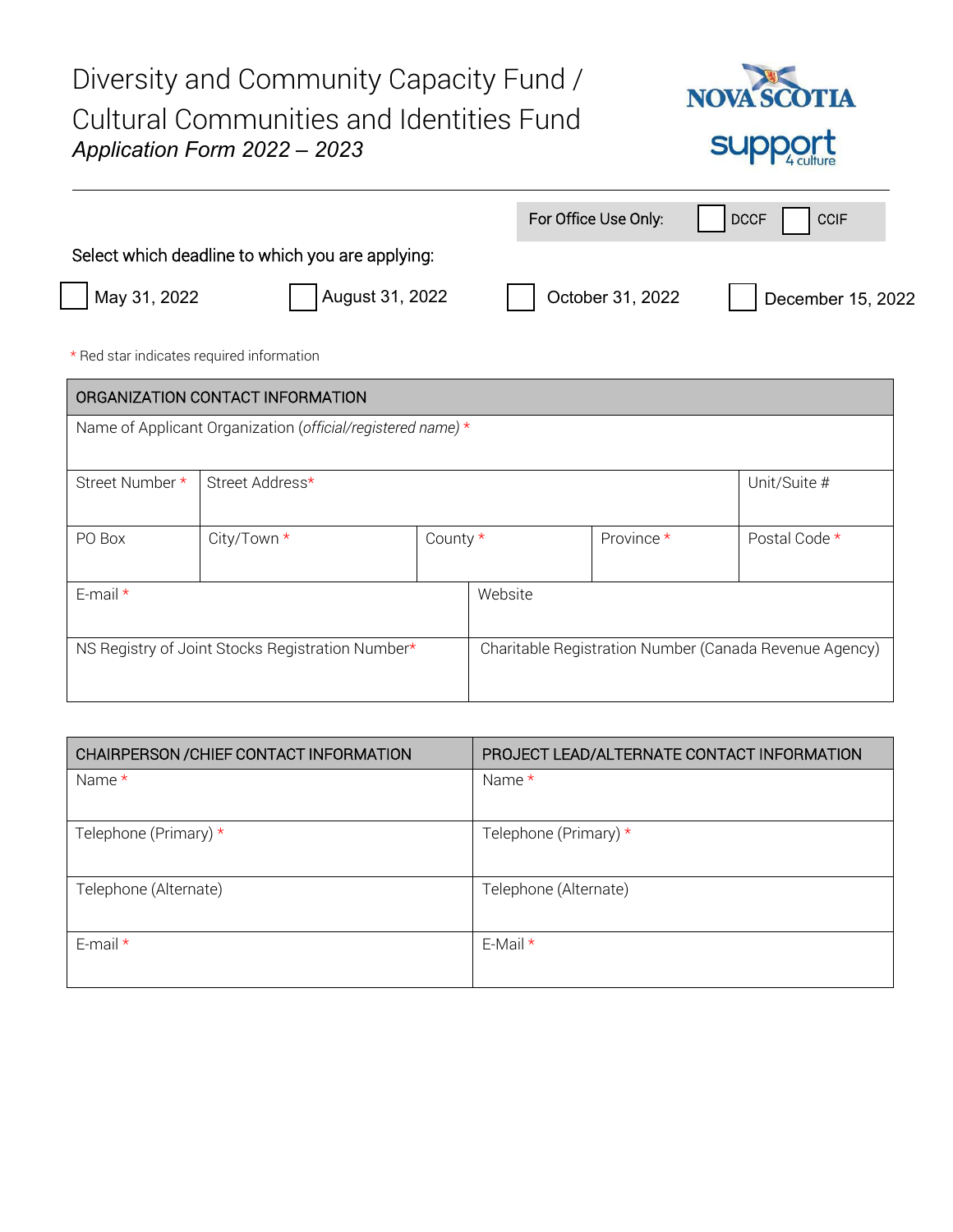| SPECIFY THE ORGANIZATION'S PRIMARY MANDATE*                                                                                  |                    |                                                                                                               |    |  |
|------------------------------------------------------------------------------------------------------------------------------|--------------------|---------------------------------------------------------------------------------------------------------------|----|--|
| Community-development<br>Equity, Diversity and Inclusion<br>Cultural Development                                             |                    |                                                                                                               |    |  |
| Other (Please Specify):                                                                                                      |                    |                                                                                                               |    |  |
| PRIMARY OBJECTIVE(S) OF YOUR PROPOSED PROJECT OR ACTIVITY*: (Check all that apply)                                           |                    |                                                                                                               |    |  |
| Increase access to programs and services that<br>support equity, diversity and inclusion.                                    |                    | Increase understanding of cultural diversity.                                                                 |    |  |
| Build the capacity of your organization to<br>represent traditionally marginalized groups.                                   |                    | Share, explore and preserve cultural identities.                                                              |    |  |
| Increase public understanding, through education,<br>of traditionally marginalized groups and<br>communities in Nova Scotia. |                    | Grow Nova Scotian's awareness and<br>understanding of the richness of the province's<br>cultural communities. |    |  |
| Build the capacity of your organization to host an<br>event/activity that promotes social inclusion.                         |                    | Celebrate or observe a cultural tradition for all<br>Nova Scotians.                                           |    |  |
| PROJECT INFORMATION                                                                                                          |                    |                                                                                                               |    |  |
| Project Title*                                                                                                               |                    |                                                                                                               |    |  |
| Provide a brief description of the proposed project (1-2 sentences) $*$                                                      |                    |                                                                                                               |    |  |
| Project Start Date *                                                                                                         | Project End Date * |                                                                                                               |    |  |
| Amount Requested (Not more than 75% of total costs) *<br>Total Proposed Project Cost *                                       |                    |                                                                                                               |    |  |
| In which municipality or town will your proposed project happen? (Please specify below) *                                    |                    |                                                                                                               |    |  |
| Has this activity been funded previously under this program? *                                                               |                    | Yes                                                                                                           | No |  |
| If yes, when?                                                                                                                |                    |                                                                                                               |    |  |
| Has/will this activity receive other provincial funding? *                                                                   |                    |                                                                                                               |    |  |
| If yes, when and from what program/department? (list all)                                                                    |                    |                                                                                                               | No |  |
| Is a public event part of your project? (not required)                                                                       |                    |                                                                                                               |    |  |
| If so, what is the proposed date and location?                                                                               |                    |                                                                                                               |    |  |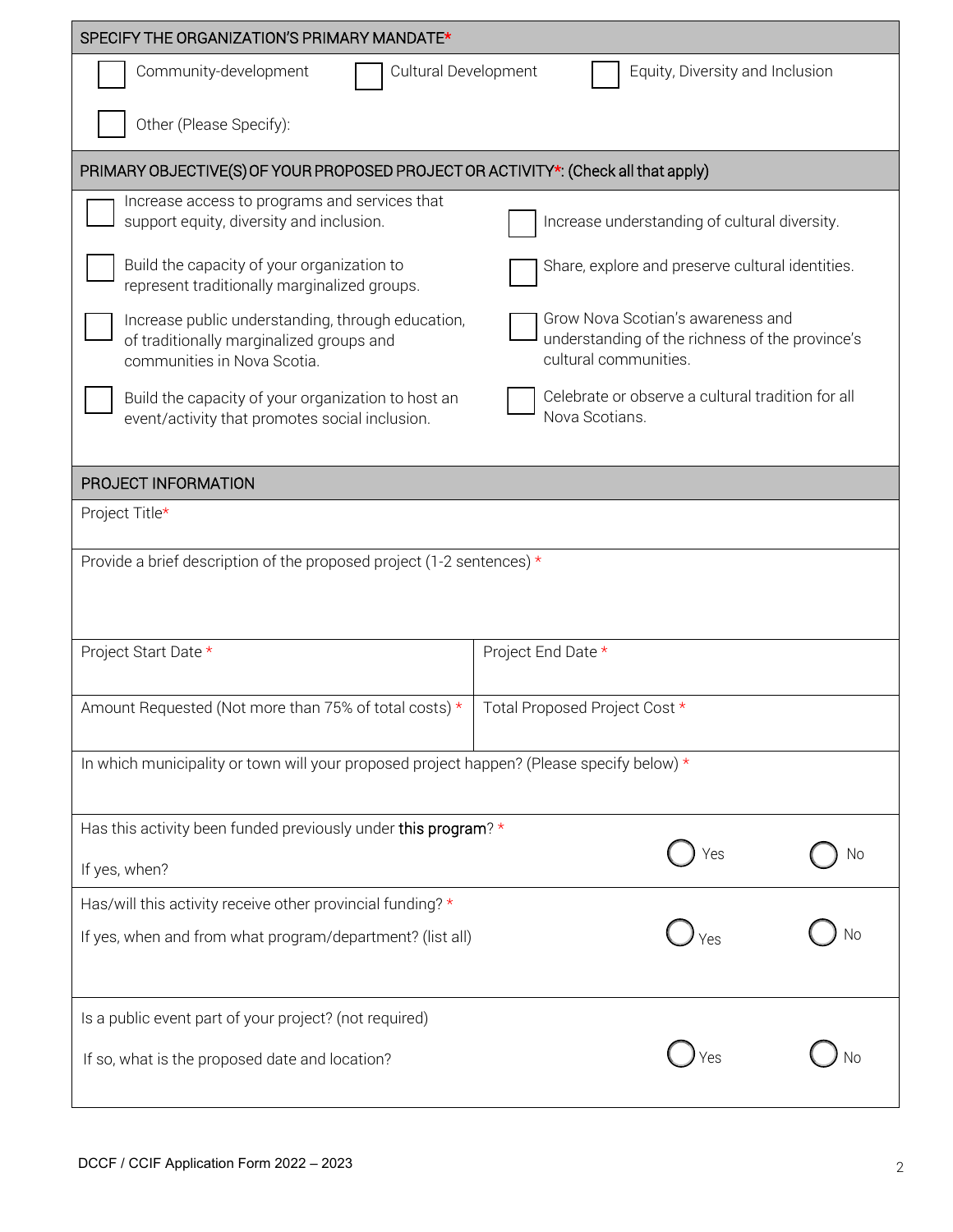#### YOUR PROPOSED PROJECT - Please answer in full using a separate Word document.

- 1. Briefly describe your organization including:
	- When it was established:
	- Its mandate or primary purpose; and
	- The nature of regular activities.
- 2. Describe the project. Make sure to answer the following questions:
	- What are the key activities of your project?
	- What are the project's goals or objectives?
	- Who are your target participants/audience?
	- Who was engaged/consulted in project planning?
	- Who are the project personnel? (include names, roles/responsibilities, and biographies or resumes)
	- Are you partnering with other organizations? If so, describe their role(s) and attach letters of support.
- 3. How does the project address one or more of the DCCF/CCIF program goals as listed on Page 2 of this application?
- 4. Provide a detailed work plan for this project. Dates can be tentative. See the Frequently Asked Questions in the DCCF/CCIF guidelines for a sample workplan.
- 5. What does the success of your project will look like? Explain how you will evaluate the project and include applicable evaluation documents, e.g., surveys, questionnaires, reports.
- 6. Include a project budget that clearly identifies revenues and expenses. Asample budget template is available at the end of this application.
- 7. If your application is successful, how will you acknowledge the Province of Nova Scotia? (e.g., social media, website, print).

| APPLICATION CHECKLIST * |                                                                                                                                                                                       |  |  |
|-------------------------|---------------------------------------------------------------------------------------------------------------------------------------------------------------------------------------|--|--|
|                         | Have you discussed your project with the Program Officer? (This is recommended as the Program Officer can<br>provide templates, advice on land acknowledgments, etc.)                 |  |  |
|                         | Have you completed all sections of the application and answered all questions?                                                                                                        |  |  |
|                         | Is your application signed? (This is required for processing your application)                                                                                                        |  |  |
|                         | Will program staff be able to easily reach your project contact? (If successful, your funding may be delayed if a<br>representative with knowledge of the project cannot be reached.) |  |  |
|                         |                                                                                                                                                                                       |  |  |

### CONSENT \*

I consent to the sharing of information contained in this application with other government departments, organizations or contractors that the Department of Communities, Culture, Tourism and Heritage (including African Nova Scotian, Acadian, and Gaelic Affairs) or Arts Nova Scotia has a data sharing agreement with.

I consent to the Department of Communities, Culture, Tourism and Heritage (including African Nova Scotian, Acadian, and Gaelic Affairs) or Arts Nova Scotia adding the contact information, including name, mailing address and e- mail, to a distribution list to receive updates on programs, services, news, and events.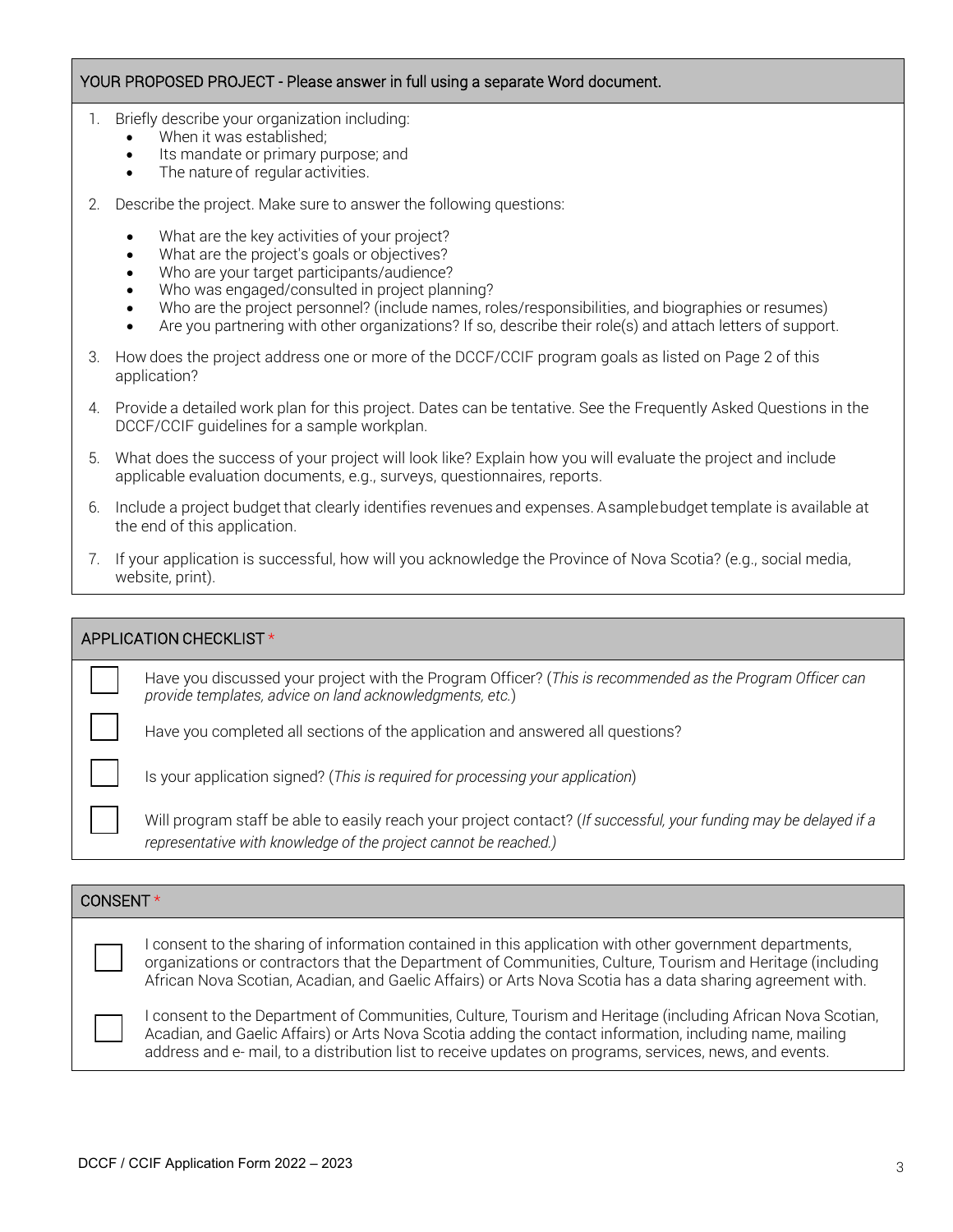| <b>DECLARATION</b>                                                                                                                                                                                                                                                                                                                                                                                                                                                                                                                                                                                                                                                                                                                                                                                                                                                                                                                                                                                                  |                        |  |  |
|---------------------------------------------------------------------------------------------------------------------------------------------------------------------------------------------------------------------------------------------------------------------------------------------------------------------------------------------------------------------------------------------------------------------------------------------------------------------------------------------------------------------------------------------------------------------------------------------------------------------------------------------------------------------------------------------------------------------------------------------------------------------------------------------------------------------------------------------------------------------------------------------------------------------------------------------------------------------------------------------------------------------|------------------------|--|--|
| As a representative of an organization or Mi'kmaw Band:                                                                                                                                                                                                                                                                                                                                                                                                                                                                                                                                                                                                                                                                                                                                                                                                                                                                                                                                                             |                        |  |  |
| I have carefully read the application guidelines and the applicant eligibility criteria for this program, and confirm<br>that the organization or Mi'kmaw Band I represent meets the eligibility criteria.<br>I am aware that all overdue final reports, where applicable, for previously funded applications must be<br>submitted and approved before any additional requests or applications for funding can be considered.<br>I understand that my current application may not be eligible if any of my final reports have not been submitted<br>and approved.<br>I will act as the representative of the organization or Mi'kmaw Band and will keep all participants informed of<br>the application content and any funding decision.<br>I am aware that information I have provided in this application form is subject to the Freedom of Information<br>and Protection of Privacy Act, and any request for my personal information requires my written consent before<br>it can be shared with a third-party. |                        |  |  |
| * I accept all of the declaration statements above that are applicable to me as a representative of an<br>organization or Mi'kmaw Band. I understand that not accepting these statements as true will affect eligibility<br>for this funding application.                                                                                                                                                                                                                                                                                                                                                                                                                                                                                                                                                                                                                                                                                                                                                           |                        |  |  |
| Signature*                                                                                                                                                                                                                                                                                                                                                                                                                                                                                                                                                                                                                                                                                                                                                                                                                                                                                                                                                                                                          | Title (if applicable): |  |  |
| Print Name*                                                                                                                                                                                                                                                                                                                                                                                                                                                                                                                                                                                                                                                                                                                                                                                                                                                                                                                                                                                                         | Date*                  |  |  |

## Please send or submit your completed application to us by e-mail, mail, or fax on or before the deadline

#### E-mail:

CommunitiesNS@novascotia.ca

#### Mail:

Communities Nova Scotia Unit Department of Communities, Culture, Tourism and Heritage PO Box 456 STN Central 1741 Brunswick Street, 3rd Floor Halifax, NS B3J 2R5 Fax: (902) 424-0710

[To](mailto:CommunitiesNS@novascotia.ca) contact a Program & Development Officer, call:

(902) 424-5793

#### Notice to macOS and MS Windows users:

Complete the application form using either the free Adobe Acrobat Reader [\(get2.adobe.com/reader/\)](get2.adobe.com/reader/) or Adobe Acrobat Pro/Standard (fee based). If this form is completed in Preview (macOS) or another third party PDF reader the form may not function as intended and responses that are entered on the form may neither save nor print correctly.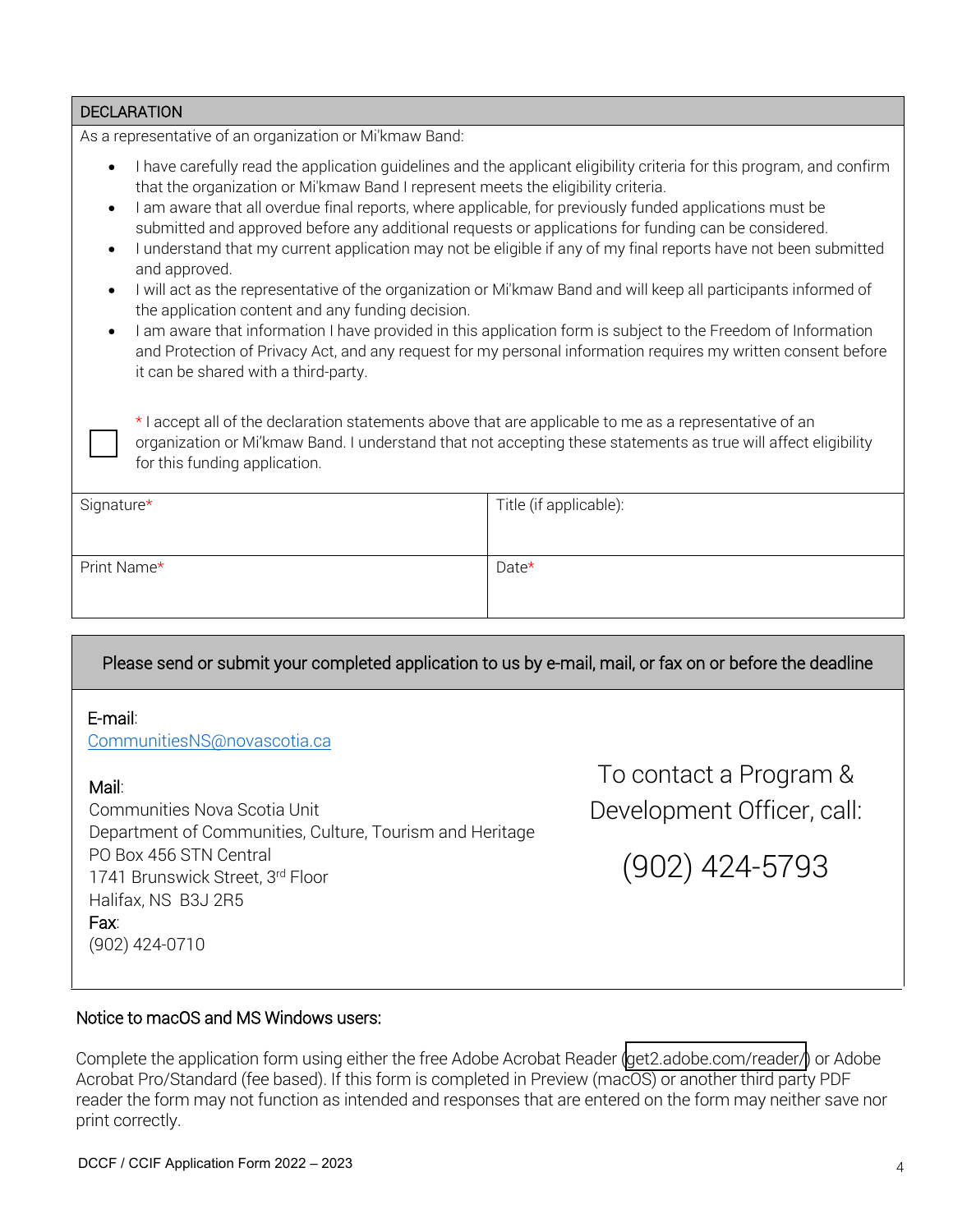# **DCCF / CCIF - Project Financial Template (2022-2023)**

*\* Form calculates totals automatically.\**

| Applicant:                               |               |                        |
|------------------------------------------|---------------|------------------------|
| Project Name:                            |               |                        |
|                                          |               |                        |
| <b>EXPENSES</b>                          | <b>Amount</b> | <b>Provide Details</b> |
| <b>Professional Fees</b>                 |               |                        |
| Labour                                   |               |                        |
| Materials/supplies                       |               |                        |
| Administration                           |               |                        |
| Facilities and Equipment (rentals)       |               |                        |
| Marketing                                |               |                        |
| Travel                                   |               |                        |
| Honouraria                               |               |                        |
| Other project expenses (specify below)   |               |                        |
|                                          |               |                        |
|                                          |               |                        |
|                                          |               |                        |
|                                          |               |                        |
|                                          |               |                        |
|                                          |               |                        |
|                                          |               |                        |
| <b>TOTAL - EXPENSES</b>                  | \$0.00        |                        |
|                                          |               |                        |
| DCCF / CCIF Application Form 2022 - 2023 |               | 5                      |